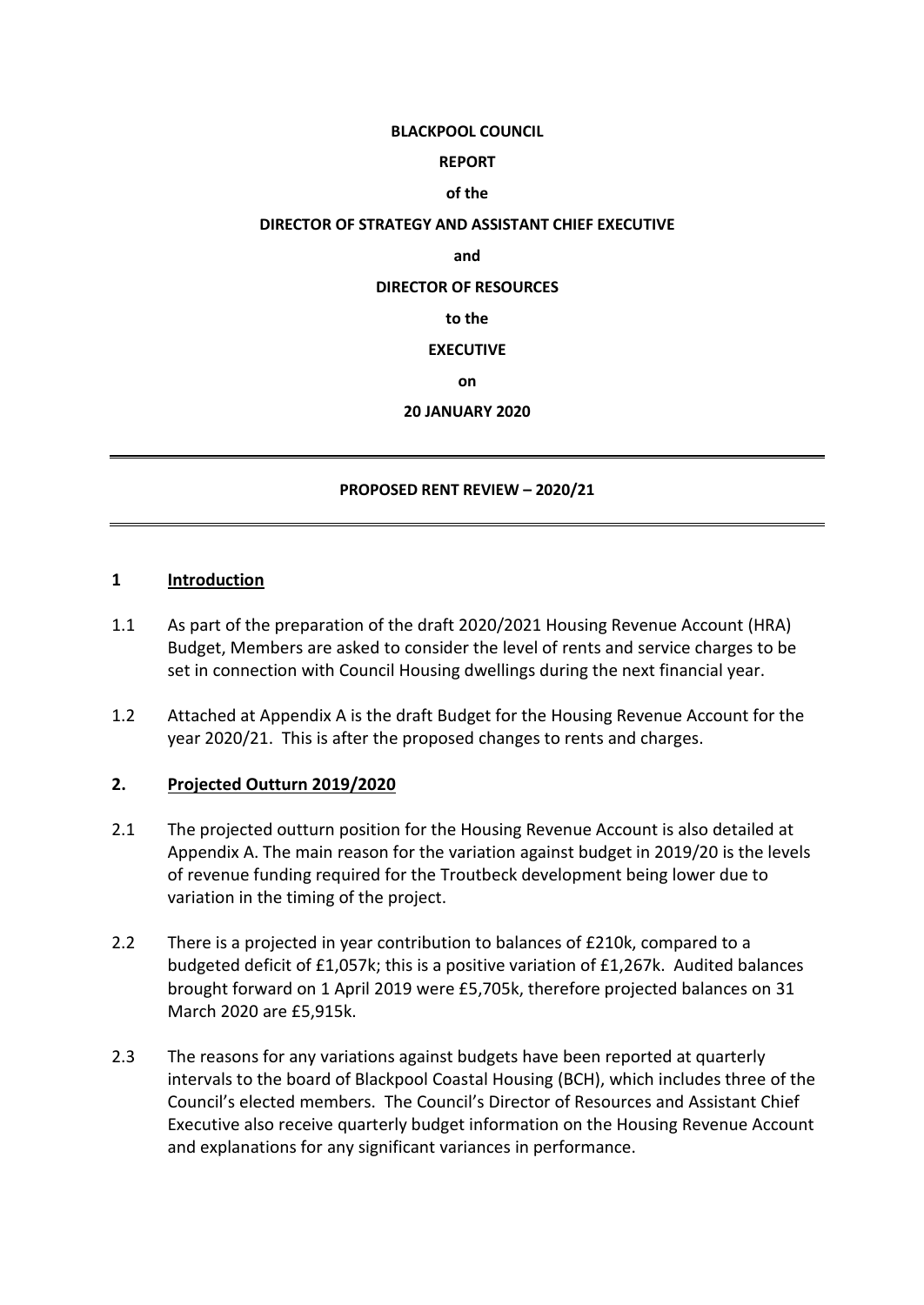# **3. Housing Revenue Account Budget 2020/21**

## **Blackpool Coastal Housing Management Fee and Management Agreement**

- 3.1 The management fee for Blackpool Coastal Housing in 2020/21 will be £9,826k. This is frozen at the same level as in 2019/20, other than £70k for additional posts already agreed and being funded from additional service charges implemented during the current year. The company will be expected to cover inflation wage increases and other budget pressures by generating efficiencies. There will be significant additional pressure by adopting a frozen fee policy as a result of increased pension contributions and wage and salary inflation on top of increased costs in supplies and services. It is likely that in addition to applying efficiency measures across all areas that some level of balances will need to be applied with the risk that they slip below recommended levels.
- 3.2 The original management agreement between the Council and Blackpool Coastal Housing for managing the Council housing stock is due to expire in 2021. In anticipation of this the Council have commissioned the Housing Quality Network (HQN) to review Blackpool Coastal Housing's performance and options for future management of Council housing. This is scheduled to take place early in the New Year.

## **Treasury Management**

3.3 Treasury Management costs have been calculated with regard to the present and projected levels of interest rates, anticipated borrowing requirements and depreciation. Housing Revenue Account loans are managed by the Council's Accountancy team, but are kept separate from General Fund loans and investments as legally required. The Director of Resources of Blackpool Coastal Housing is a member of the Council's Treasury Management Panel.

# **Income**

3.4 Rental income is based upon targeted occupancy levels and collection rates. Total rental income has been broadly in line with budget in 2019/20, with the Queens Park redevelopment completed and available for lettings. Issues relating to Universal Credit have continued to make rent collection more challenging, but software solutions continue to be utilised to compensate for this by making rent collection activity more efficient.

# **Value for Money (VFM)**

3.5 The Housing Revenue Account operates with a view to generating ongoing operational efficiencies. This has been reflected in procurement activities that have driven down costs and increased the levels of social value generated. Benchmarking with peer organisations also confirms that Blackpool Coastal Housing back office costs continue to be low. The Housing Quality Network review of Blackpool Coastal Housing referred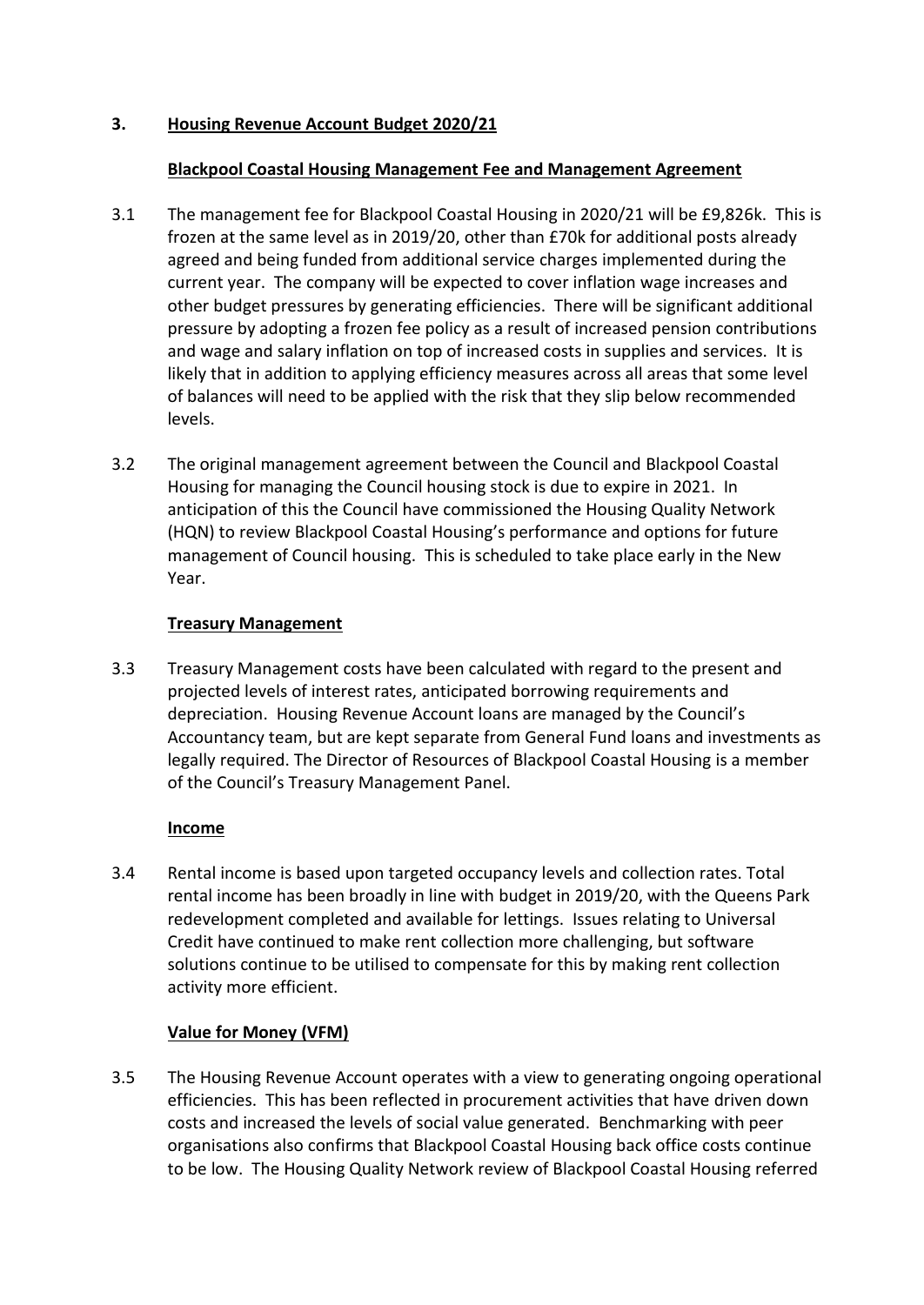to in 3.2 above will provide external assessment of the efficiency with which services funded from the Housing Revenue Account are managed.

# **Capital Programme**

3.6 The revenue contribution to the Capital Programme is expected to be in the region of £8,946k in 2020/21 (from £7,305k budget in 2019/20). This is to fund agreed redevelopment referred to earlier in this report whilst retaining Housing Revenue Account balances above the agreed minimum level of £1,000,000. Revenue contributions to the capital programme are the preferred option to minimise external borrowing costs.

# **4. Housing Revenue Account self-financing for Council Housing**

- 4.1 Since 1 April 2012 self-financing has been in place for local authority housing provision. This replaced the previous subsidy system with a requirement for Councils retaining a Housing Revenue Account to maintain viable 30 year Housing Revenue Account business plans on a rolling basis. At the onset of self-financing the Council received a one-off capital sum of £41,523,000 offset against the housing related debt held at that time. A maximum debt cap of £35,739,000 was also imposed on Blackpool's Housing Revenue Account.
- 4.2 In 2018 the government announced the abolition of the debt caps on local authority Housing Revenue Accounts. In practice this puts the Housing Revenue Account into a similar position to the General Fund with regard to capital investment appraisal, in that there is no maximum level of borrowing that can be undertaken but a robust assessment needs to be undertaken to ensure that proposed schemes cover their costs. In exceptional circumstances it could be justifiable to undertake individual investments that do not break even in the required timeframe, but these would need to be offset by surpluses from other schemes.

# **5. National Social Housing Rent Policy**

- 5.1 In October 2013 a ten-year rent agreement was published by the previous Coalition Government, allowing maximum increases of Consumer Price Index (CPI) plus 1%. This was implemented with effect from 2015/16.
- 5.2 In October 2017 the Government announced that at the end of the period of rent cuts in March 2020 there would be a five year period where maximum increases would return to CPI plus 1%. This remains the current policy, and given the CPI figure is based on the preceding September means that the maximum rent increase allowed in 2020/21 is 2.7%.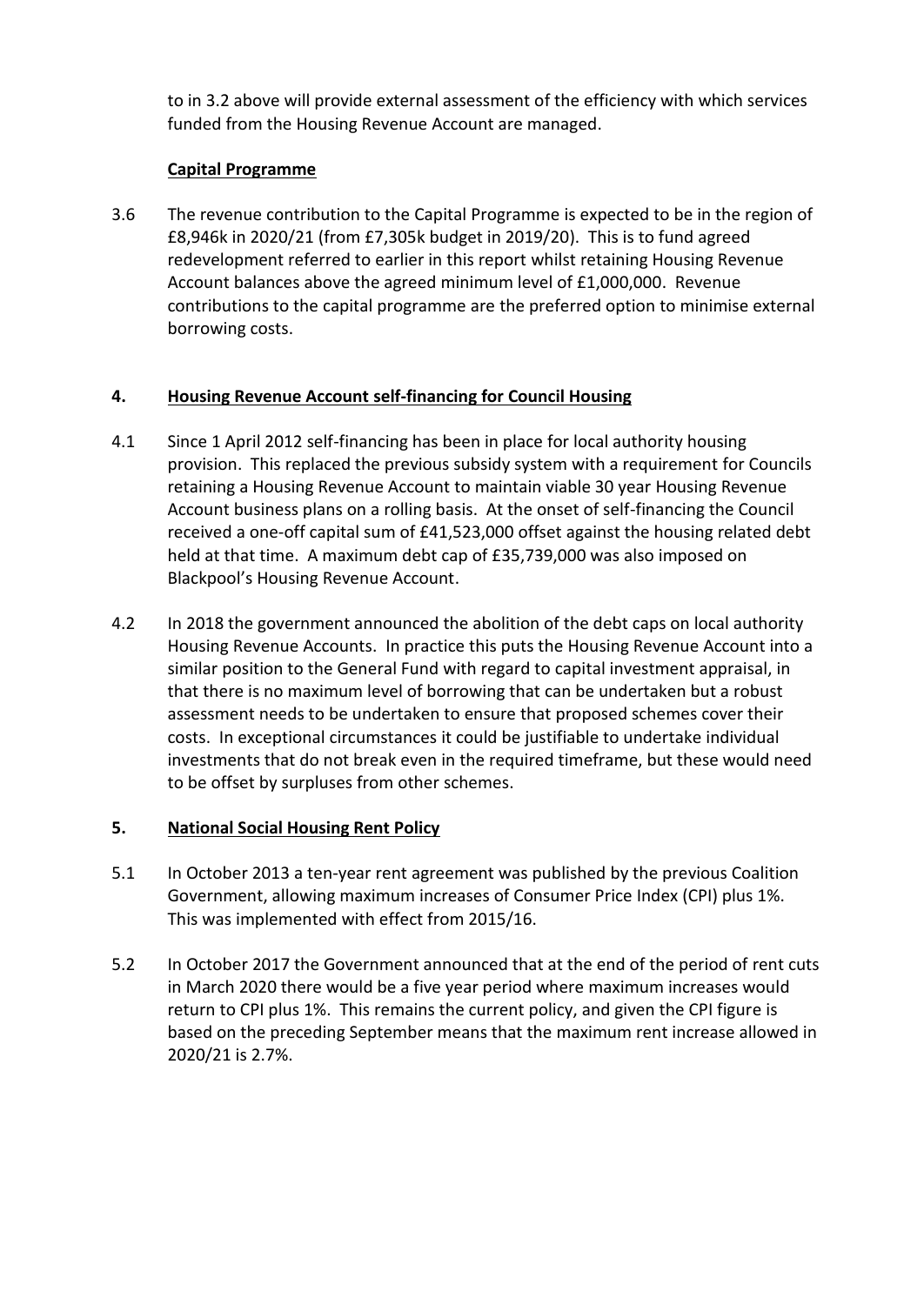# **6. Rent Change for 2020/21**

- 6.1 Following the rent reductions in 2019/20 the current average rent charged in Blackpool reduced to £67.23 for general rent properties and £90.46 for affordable rent properties. It is proposed that rents for all Housing Revenue Account homes increase at 2.7% (CPI+1%) in 2020/21.
- 6.2 This is because there has been a fall in the amount of funding available for potential investment in Council housing in Blackpool following four years of nationally determined reductions in rent levels. The proposed Council Homes Investment Plan 2020-25 sets out plans for significant new investment in existing homes and in developing and acquiring new Council housing. The delivery of this investment relies on rents being increased at CPI+1%.
- 6.3 Vacant properties will continue to be let at the formula/target rent. This is a policy that Blackpool has adopted for several years now.

# **7. Other Charges**

# **Service Charges**

- 7.1 Councils can charge separately for services such as cleaning communal areas and gardening, but should not make a profit on these charges. Government policy states that councils should provide tenants with a breakdown of the additional services they receive and the charges for them, so they can see how much they pay for rent and services on an individual basis.
- 7.2 Listed below are the services currently provided:
	- Communal Lighting
	- Alarm Systems
	- 'Satellite' Television Systems
	- **Communal Cleaning**
	- Door Entry Systems
	- Sheltered Community Centres
	- Grounds Maintenance
	- Intensive Housing Management
	- Community Centres
	- **Fitted Furnishings**
- 7.3 All of these service charges are eligible for Housing Benefit / Universal Credit in general needs stock, some ineligible services are provided within hostel accommodation.
- 7.4 Attached at Appendix B is the proposed service charges for 2020/21 relating to Housing Revenue Account services. Existing service charges are shown for each service, with a proposed new charge based on cost of provision. It is proposed to increase service charges by CPI+1% because the costs of providing those services are currently not fully met from the service charges.